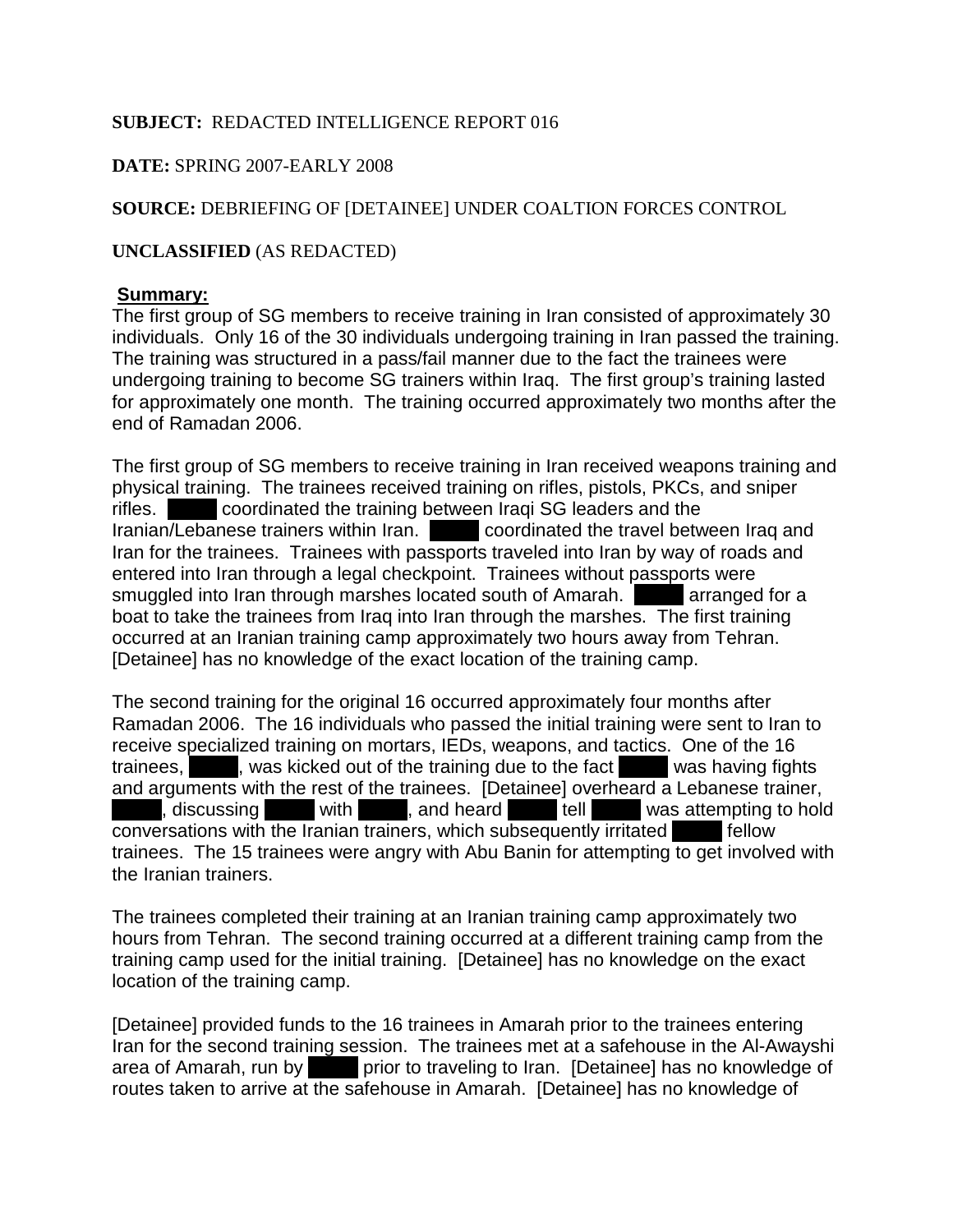waypoints used by the trainees prior to arriving at the safehouse in Amarah. The training was coordinated by  $\blacksquare$  while  $\blacksquare$  coordinated travel to and from Iran. [Detainee] provided funds to the trainees but did not have any further role within the coordination of the training.

While the 16 trainees were training to become SG trainers, two separate SG training groups were also concurrently in Iran undergoing training at the same time. One group of approximately 30 individuals was SG fighters who were receiving weapons training. The second group, consisting of approximately 33 individuals was receiving special forces training.

The fighter training course lasted approximately 20 days while the special forces course lasted approximately one month. The fighter training, along with the special forces training was not a pass/fail type of training. [Detainee] met with the 30 fighter trainees and the 33 special forces trainees before the trainees left to attend the training in Iran, gave the trainees money, and talked with the trainees about morale, behaviors, fighting, and emotions. After [Detainee] briefed the trainees,  $\blacksquare$  coordinated the travel of the trainees into Iran. Those trainees having passports traveled into Iran by vehicle and passed through legal checkpoints. Those trainees not having passports were again smuggled from Iraq into Iran by way of boat through the Amarah marshes. [Detainee] has no knowledge of the names of any of the fighter and special forces trainees.

Approximately five months prior to [Detainee]'s day of capture, [Detainee] received a phone call from XXX in which XXX told [Detainee] to call XXX, XXX, and XXX to request five individuals from each coordinator to receive air defense training. , and **EXXX** called [Detainee] and informed [Detainee] each had selected the five individuals to receive the air defense training. [Detainee] has no knowledge on what air defense training entails, or what weapons are used for the training. [Detainee] called and informed 15 individuals had been chosen to receive the air defense training in Iran. Informed [Detainee] to send the 15 individuals in groups of 5 instead of in one large group of 15.

The first group of five individuals sent to Iran to receive air defense training was from Karbala. The training lasted 15-20 days in length. The individuals from Karbala entered into Iran through Mehran. [Detainee] has no knowledge of any of the individuals sent to Iran for air defense training. The first group of individuals to receive air defense training met at a safehouse in Karbala and departed Iraq for Iran from the safehouse in Karbala. [Detainee] met with the trainees at the safehouse in Karbala and provided the trainee's with funding and a briefing on prayers, food, automobiles, studies, and morals.

After the first group of five individuals sent to receive the air defense training had returned, the second group of five individuals left Iraq from the safehouse in Amarah and entered into Iran through Ahvaz. [Detainee] traveled to Amarah to provide the trainees with funding to travel to Iran. [Detainee] also briefed the group on prayers, food, automobiles, studies, and morals.